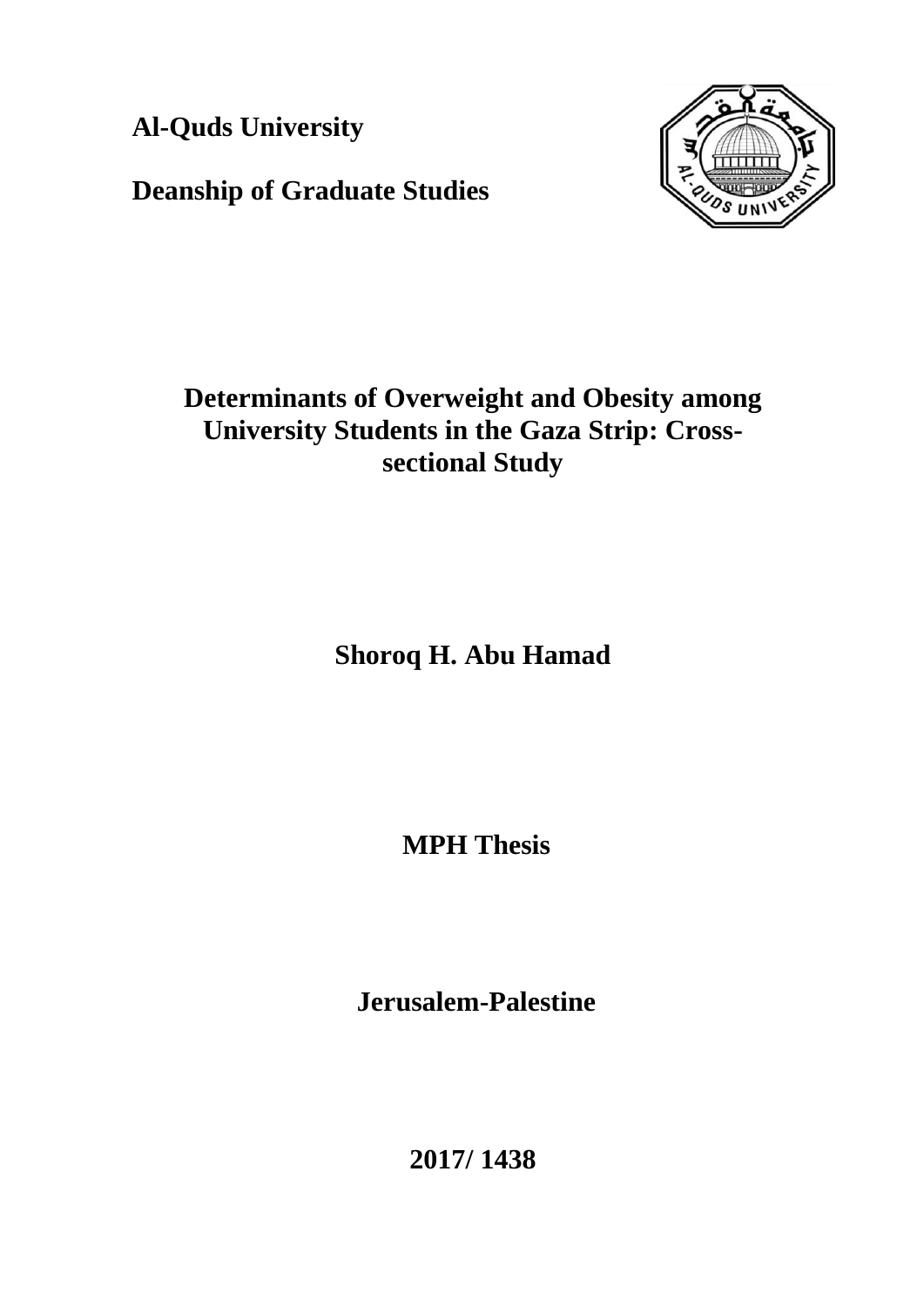# **Determinants of Overweight and Obesity among University Students in the Gaza Strip: Crosssectional Study**

# Prepared by **Shoroq H. Abu Hamad**

BSc. Of Pharmacy-Al-Azhar University, Gaza

# **Supervisor Dr. Khitam Abu Hamad**

Assistant Professor-Al-Quds University, Palestine

A Thesis Submitted in Partial Fulfillment of Requirements for the Master Degree of Public Health\Epidemiology. Al-Quds University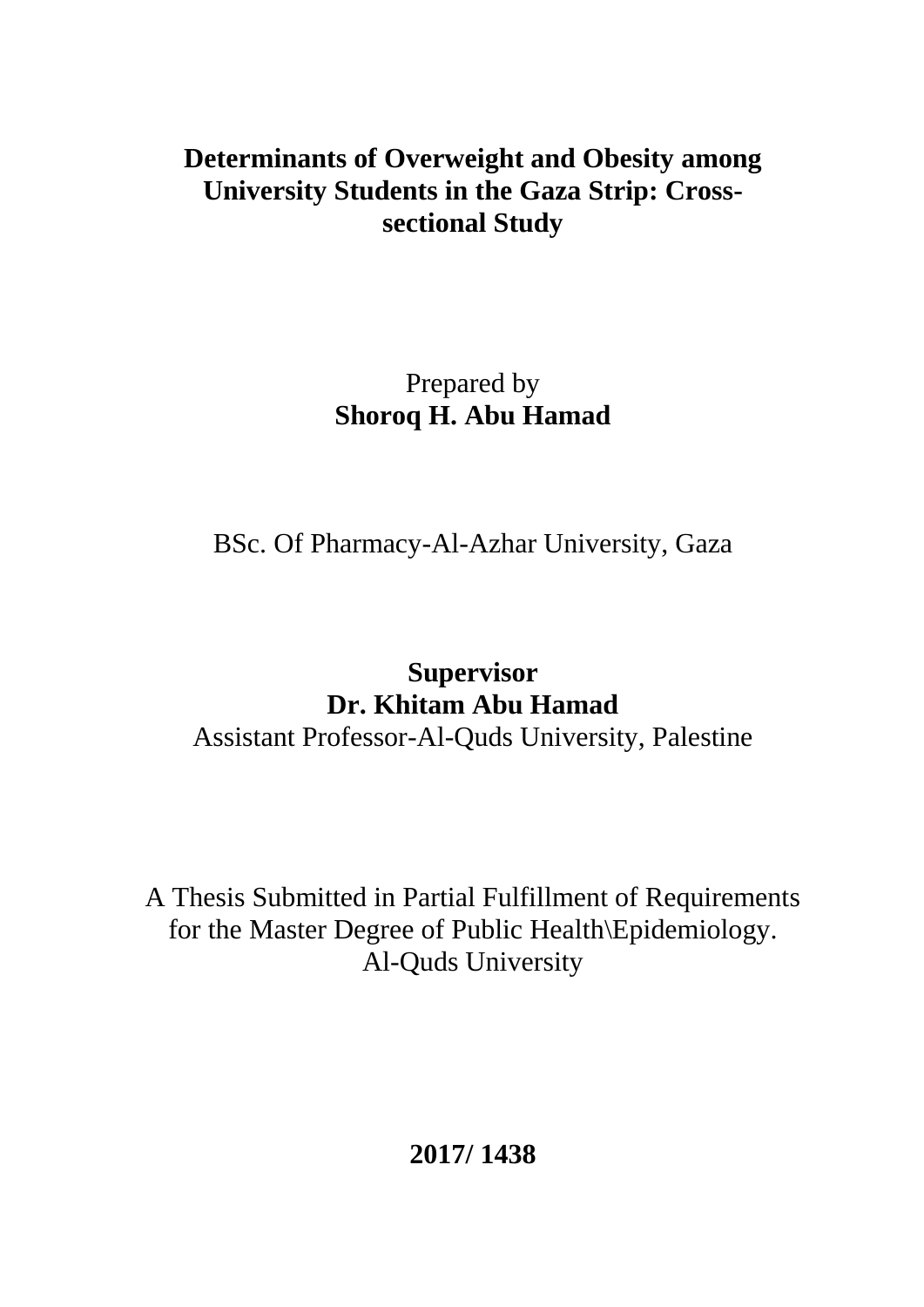**Al-Quds University Deanship of Graduate Studies School of Public Health**



### **Thesis Approval**

### **Determinants of Overweight and Obesity among University Students in the Gaza Strip: Cross-sectional Study**

Prepared by: Shoroq H. Abu Hamad

Registration No: 21311273

Supervisior: Dr. Khitam Abu Hamad

Master thesis submitted and accepted, Data: / /

|The names and signatures of examining committee members are as follow:

| 1. Head of Committee: Dr. Khitam Abu Hamad | Signature: $\dots\dots\dots$ |
|--------------------------------------------|------------------------------|
| 2. Internal Examiner: Dr. Yehia Abed       |                              |
| 3. External Examiner: Dr. Adnan Al-Wahaidi | $Signature:$                 |

Jerusalem-Palestine

1438/2017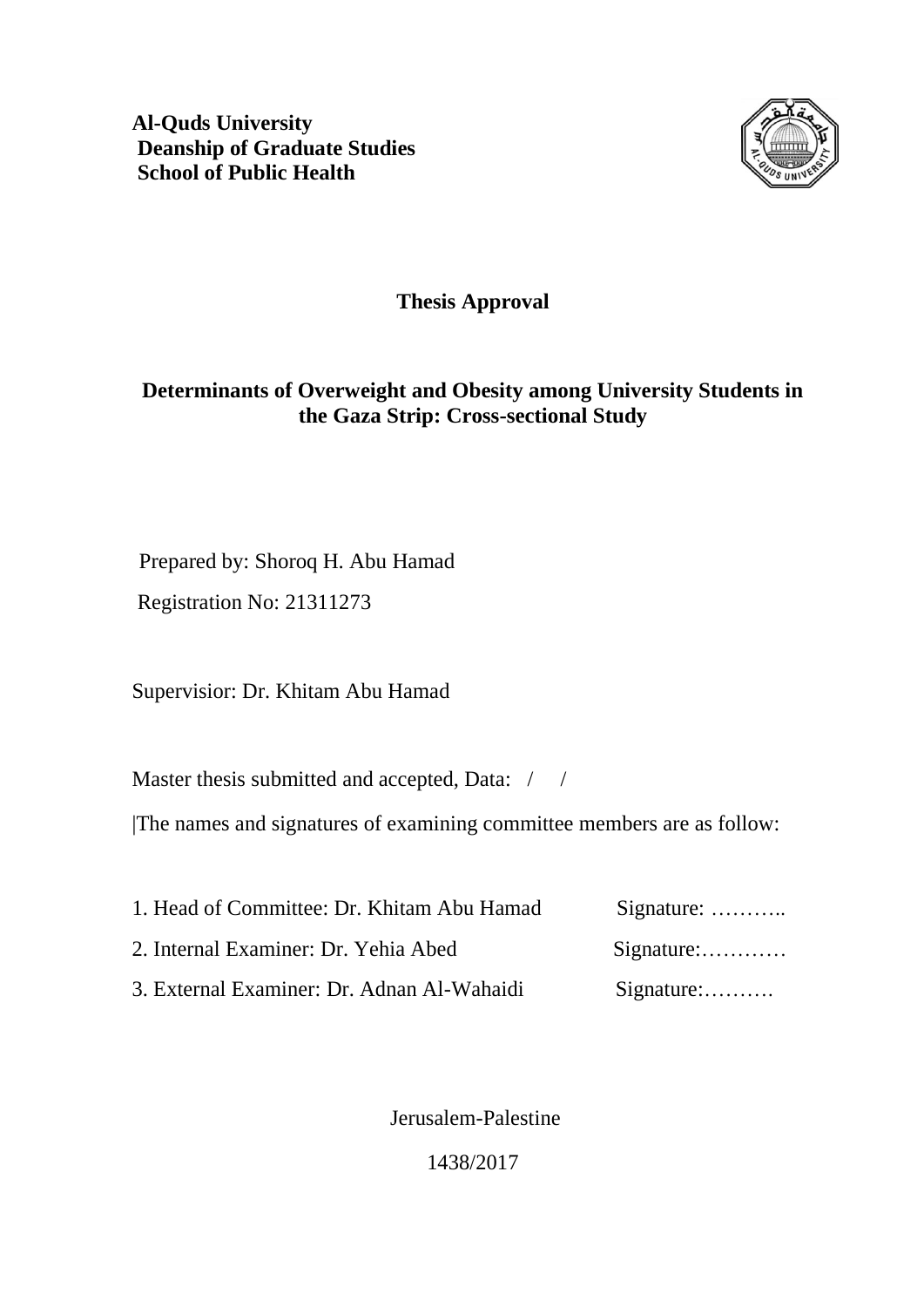### **Dedication**

*To whom they strive and never stint what they own to push me in the success way…*

*Who motivated me to climb the life stairs wisely and patiently ... To my father and my mother*

*To my brothers and sisters*

*And*

*To my grandfather and grandmother* 

**Shoroq H. Abu Hamad**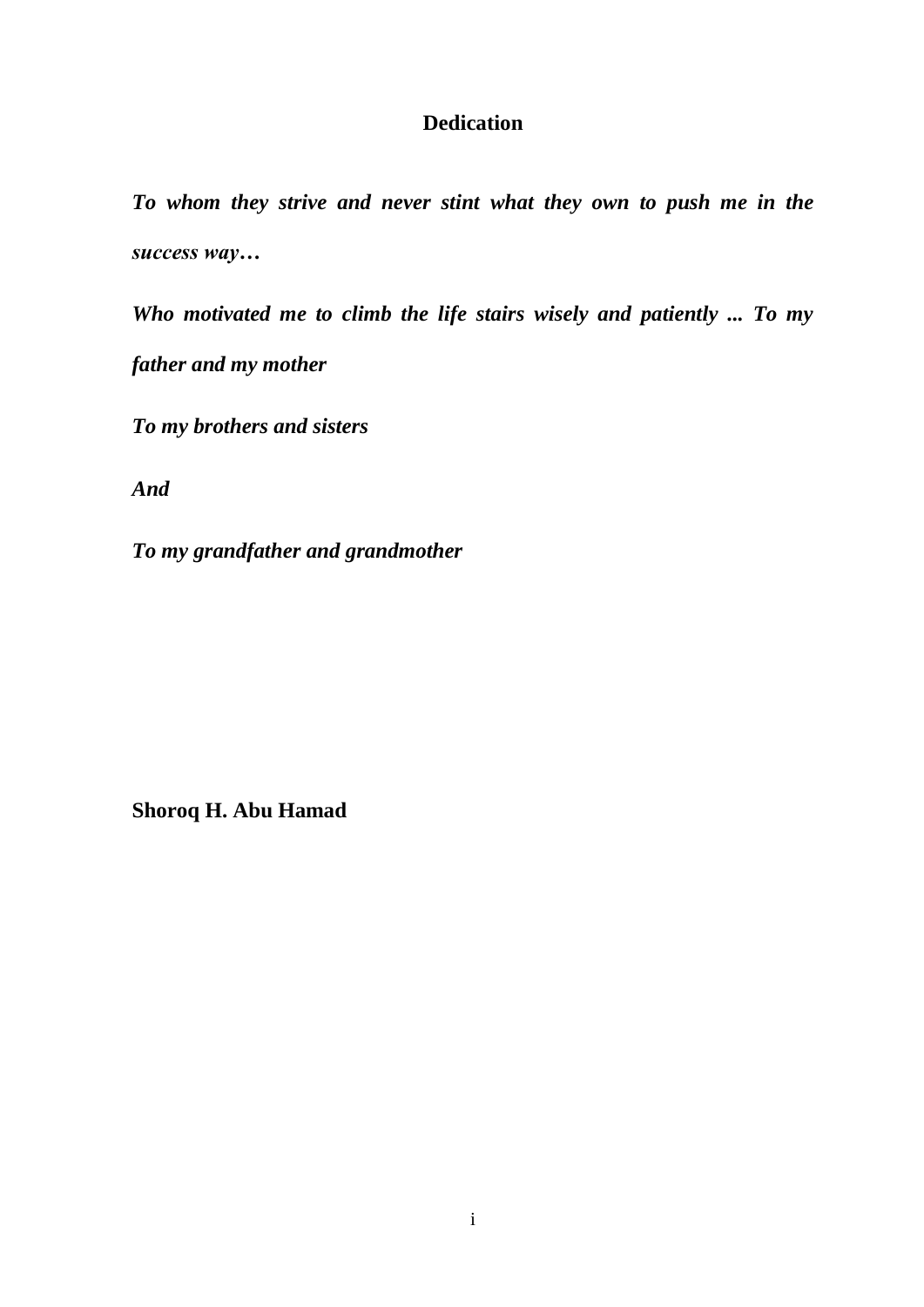### **Declaration**

 I certify that this thesis submitted for the degree of master is the result of my own research, except where otherwise acknowledged, and that this thesis or any of its parts has not been submitted for higher degree to any other university or institution.

Signed:

Date: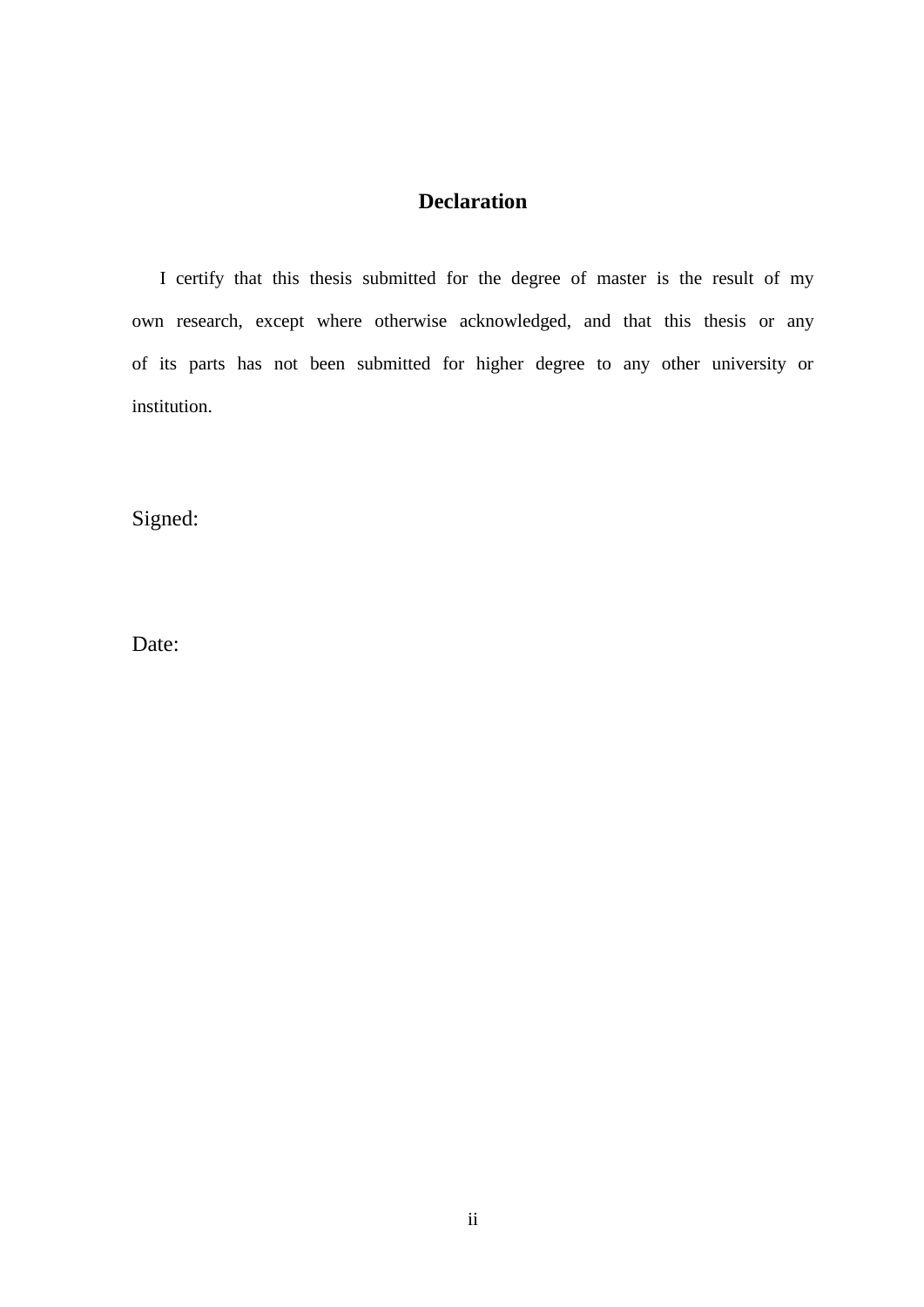### **Acknowledgement**

This study would not be feasible without the guidance and assistance of many individuals who helped me to overcome all the obstacles I have faced during completion of this study.

- My deep gratitude to my advisor Dr. Khitam Abu Hamad for her inspiration, guidance and unlimited support. I am very grateful for her advice and encouragement.
- I am grateful for Dr. Yehia Abed and Dr. Bassam Abu Hamad.
- Deep appreciation to my parents for their motivation and support in my professional life
- My thanks go to the researchers who helped me in data collection
- I am grateful to the administrative staff of Al-Azhar University, Al-Aqsa University and Islamic University.
- Many thanks go to the experts who helped me in reviewing and revising the questionnaire.
- Deep thanks to all students who participated in the study because without them this work could not be accomplished.

**Shoroq H. Abu Hamad**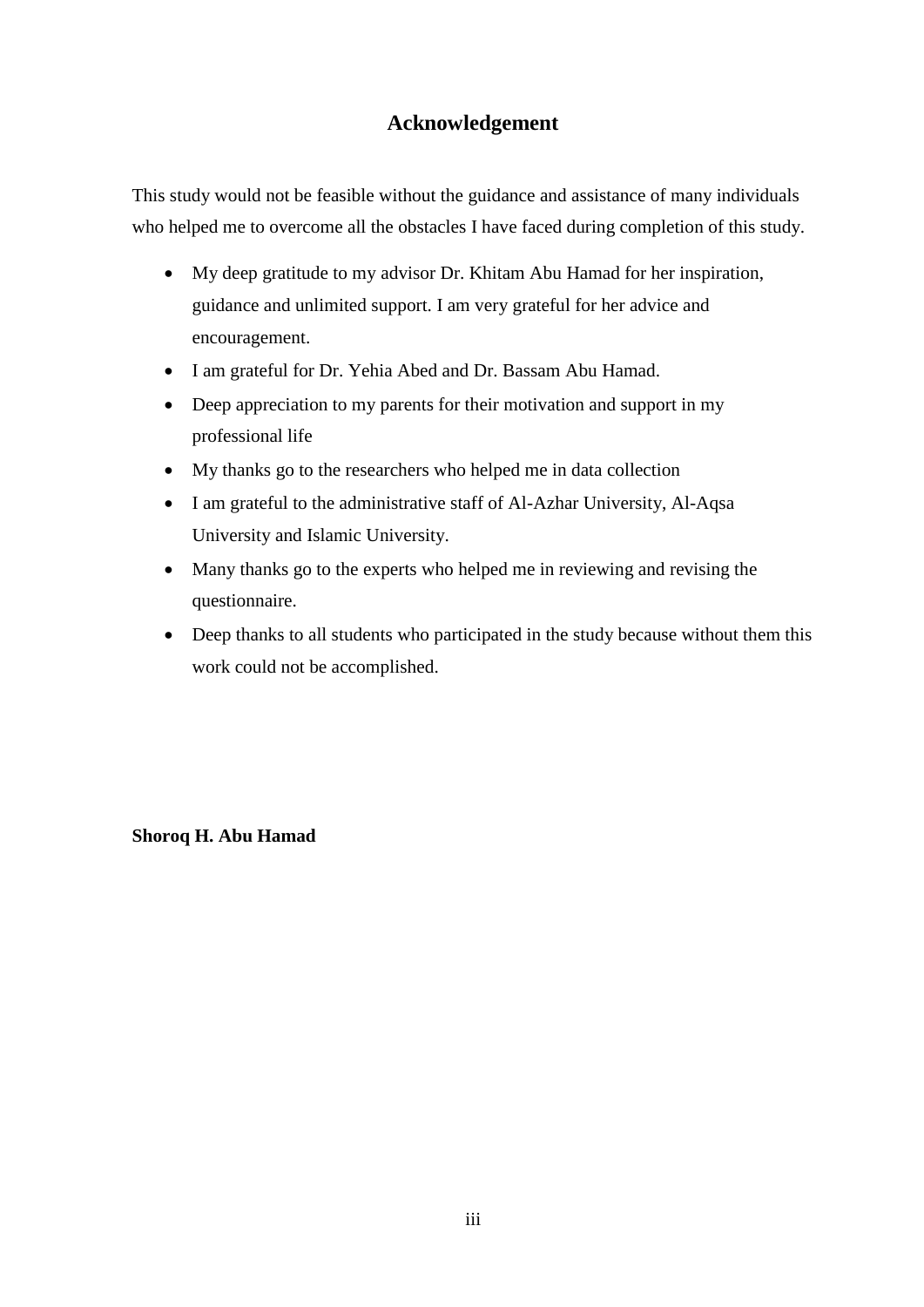#### **Abstract**

*Obesity is considered the main driver to the global burden of non-communicable disease and disability, affecting all ages and socio-demographic groups in developed and developing countries. Globally, obesity is a serious health issue among university students. This cross-sectional study was carried out to assess the prevalence and the determinants of overweight and obesity among university's students in the Gaza Strip.* 

*The design of this study is a descriptive analytical cross sectional design. It is a quantitative research approach. This study was conducted at three universities in the Gaza Strip: Islamic University, Al-Aqsa University, and Al-Azhar University. Simple random sampling technique was used to select the three universities. In total, 400 students aged from18-24 years, distributed as 200 male students and 200 female students were selected randomly through a simple random technique from the three universities. A face-to-face interview questionnaire was used in this study. Standardized measurements of students' height and weight were used, and the World Health Organization Body Mass Index was the standard for defining obesity and overweight. Analysis of the data was conducted using SPSS program, the analysis involved frequency distributions, chi-square and ANOVA tests.* 

*The overall prevalence rates of overweight and obesity among university students were 18.8% and 20.8%, respectively. There was a significant association between overweight and obesity and some socio-economic factors such as being female, being at fourth or fifth studying year and had the average monthly income ranges from 2101 ILS to 3990 ILS. Age, marital status, number of family members and parent's years of schooling were not associated with the high risk of obesity. Selected life style factors were significantly associated with overweight and obesity such as being physically inactive, water-pipe smoking, less number of sleeping hours at night, high number of sleeping hours at the daytime, and spending much time sitting, studying, watching TV, and using social media, as well as, eating while studying, watching TV, and while using social media, have chips, soda drinks and hot drinks while studying and watching TV and have chips while using social media. Cigarette smoking and using video games were not associated with overweight and obesity among university students. Having un-healthy dietary habits was significantly associated with overweight and obesity such as skipping breakfast, having breakfast at university, snacking between breakfast and lunch, late-night snacking, having fast food, high consumption of fried food and carbohydrates, and low consumption of milk product. Daily number of consumed servings from fruits, vegetables and protein was not significantly associated with overweight and obesity. Eating due to emotions and stress was significantly associated with high risk of overweight and obesity. Socio-cultural factors such as physical look dissatisfaction, self-perception, parentsperception and peers-perception of the student's body image were significantly associated with overweight and obesity. Eating fast food at universities and preferring eating with peers were significantly associated with high risk of overweight and obesity. Medical factors were significantly associated with overweight and obesity among university students such as childhood obesity, parents, sisters and brother's obesity. Overweight and obesity is a problem among the university students in the GS. Intervention programs focused on promoting healthy life style, positive behaviors, good food habits, and increasing physical activity need to be implemented. There is a dire need to conduct health education campaigns that aim to increase students' awareness about obesity and its impact on morbidity and mortality. Also, universities should play an integral part of the fight against obesity epidemic through conducting university-based prevention programs that encourage students to eat better, be more active, and achieve healthier weights. There is a need to conduct more research including both qualitative and quantitative methods to deeply explore the associated factors with overweight and obesity among larger samples representing all Palestinian university students. Finally, there is a need to conduct research studies to investigate the issue of overweight and obesity among preschoolers, schoolchildren, and adolescents.*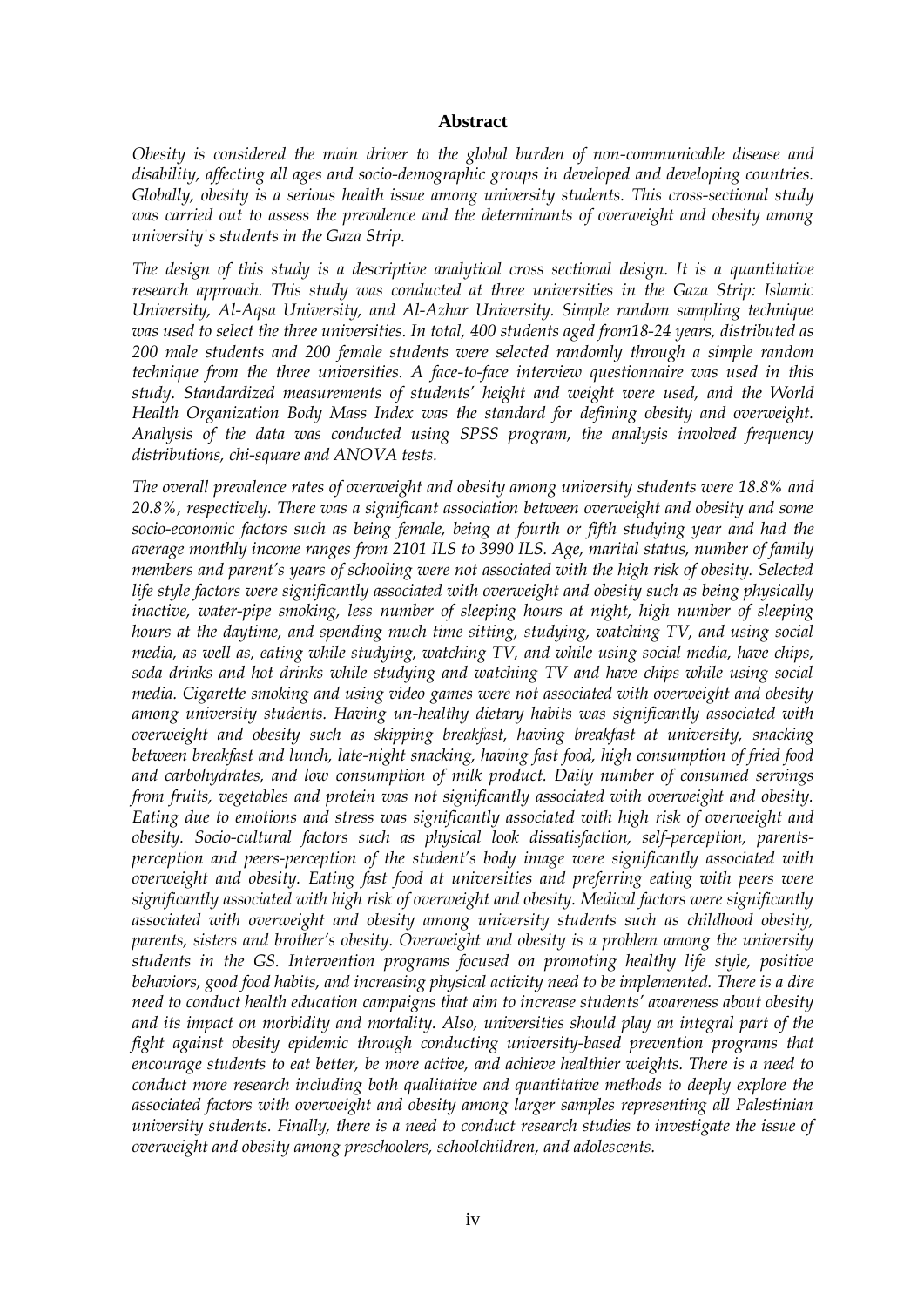### **Content**

| <b>Dedication</b>                                                  | $\rm i$                  |
|--------------------------------------------------------------------|--------------------------|
| <b>Declaration</b>                                                 | $\overline{\textbf{ii}}$ |
| <b>Acknowledgment</b>                                              | $\overline{iii}$         |
| <b>Abstract</b>                                                    | iv                       |
| <b>Chapter 1</b>                                                   | 1                        |
| <b>Introduction</b>                                                | $\mathbf{1}$             |
| 1.1 Background                                                     | $\mathbf{1}$             |
| 1.2 Research statement                                             | $\overline{4}$           |
| 1.3 Justification of the study                                     | 5                        |
| 1.4 Study objectives                                               | 5                        |
| 1.4.1 Overall aim                                                  | $\overline{5}$           |
| 1.4.2 Specific objectives                                          | 6                        |
| $1.5$ Context of the study                                         | 6                        |
| 1.5.1 Demographic Context                                          | 6                        |
| 1.5.2 Epidemiological transition in Palestine                      | $\overline{7}$           |
| 1.5.3 Socioeconomic characteristic                                 | $\overline{7}$           |
| 1.5.4 Education System                                             | 8                        |
| 1.6 Operational definitions                                        | 8                        |
| 1.6.1. Body mass index                                             | 9                        |
| 1.6.2. Central obesity                                             | 9                        |
| 1.6.3. Risk factors                                                | $\overline{9}$           |
| 1.6.4. Metabolic equivalents                                       | 9                        |
| 1.6.5. Total physical activity                                     | $\overline{9}$           |
| 1.6.6. Physical activity                                           | 10                       |
| <b>Chapter 2</b>                                                   | 10                       |
| <b>Conceptual framework and Literature review</b>                  | 10                       |
| 2.1 Conceptual framework                                           | 10                       |
| 2.1.1 Socio-economic factors                                       | 11                       |
| 2.1.2 Life style variables                                         | 11                       |
| 2.1.3 Dietary habits                                               | 12                       |
| 2.1.4 Psychological factors                                        | 12                       |
| 2.1.5 Socio-cultural factors                                       | 12                       |
| 2.1.6 Medical profile                                              | 12                       |
| 2.2 Literature review                                              | 14                       |
| 2.2.1 Definition of obesity                                        | 14                       |
| 2.2.2 Health consequence of obesity                                | 15                       |
| 2.2.3 The economic burden of obesity                               | 17                       |
| 2.2.4 Global prevalence of obesity among university students       | 19                       |
| 2.2.5 Prevalence of obesity among Arab university students         | 21                       |
| 2.2.6 Prevalence of obesity among university students in Palestine | 23                       |
| 2.2.7 Risk factors for obesity among university students           | 25                       |
| 2.2.7.1 Socio-economic status                                      | 25                       |
| Age                                                                | 25                       |
| Marital status                                                     | 26                       |
| Parent's education level                                           | 27                       |
| Income                                                             | 28                       |
| 2.2.7.2 Life style                                                 | 29                       |
| Physical inactivity and sedentary behaviors                        | 29                       |
| Smoking                                                            | 32                       |
| Sleeping patterns                                                  | 32                       |
| 2.2.7.3 Dietary Habits                                             | 34                       |
|                                                                    |                          |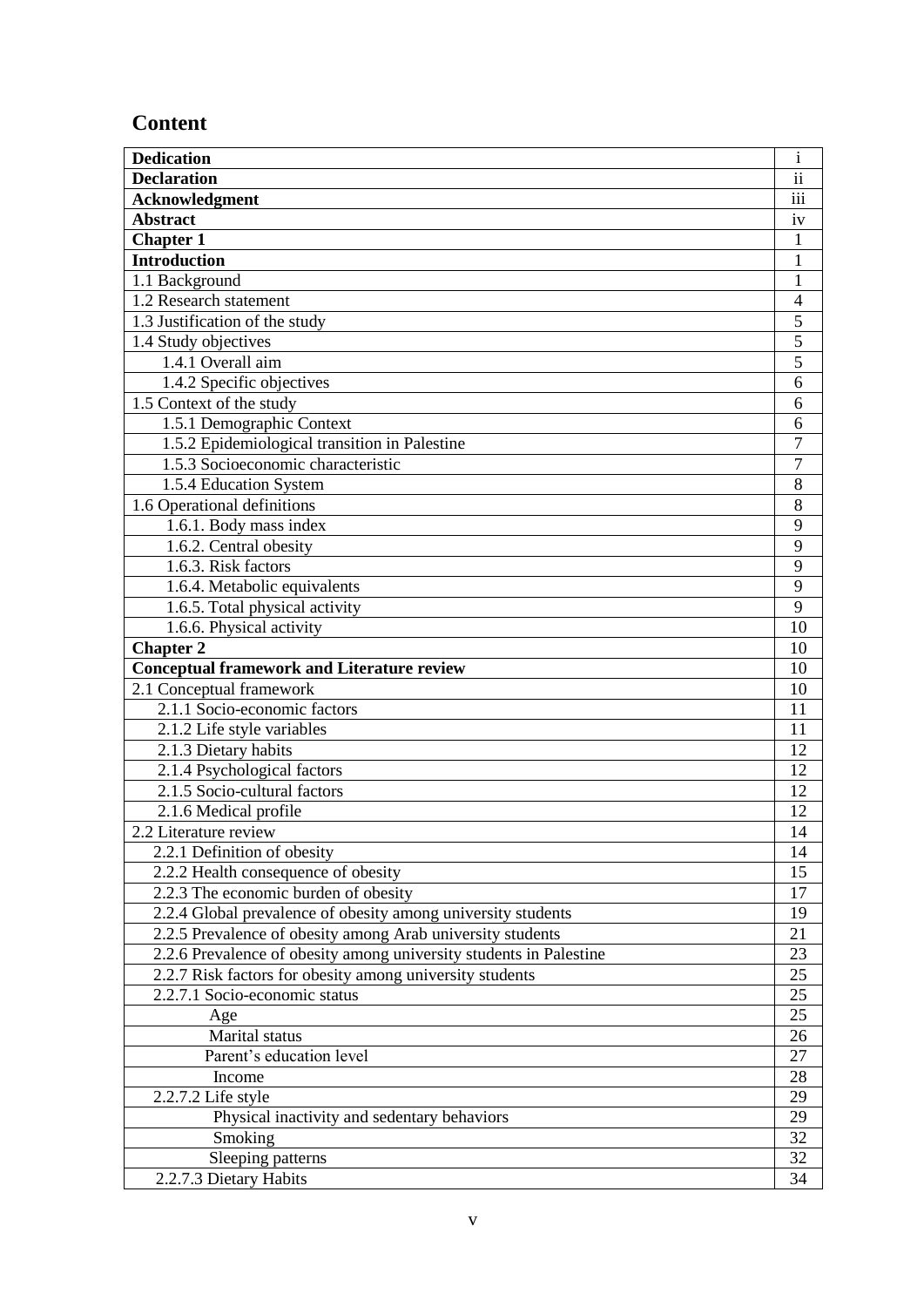| Eating behavior                                                      | 34              |
|----------------------------------------------------------------------|-----------------|
| Food Groups consumption                                              | 37              |
| 2.2.7.4 Psychological factors                                        | 39              |
| Eating due to emotions and stress                                    | 39              |
| 2.2.7.5 Sociocultural factors                                        | 41              |
| Body image attitude                                                  | 41              |
| 2.2.7.6 Medical profile                                              | 42              |
| Genetic factors                                                      | 42              |
| Medical causes of overweight and obesity                             | 44              |
| Drugs                                                                | 45              |
| <b>Chapter 3</b>                                                     | $\overline{47}$ |
| <b>Methodology</b>                                                   | 47              |
| Introduction                                                         | 47              |
| 3.1 Study Design and Method                                          | 47              |
| 3.2 Study population                                                 | 48              |
| 3.3 Study settings                                                   | 48              |
| 3.4 Period of the study                                              | 48              |
| 3.5 Sample size                                                      | 49              |
| 3.6 Selection of participants                                        | 49              |
| 3.7 Eligibility criteria                                             | 50              |
| 3.7.1 Inclusion criteria                                             | 50              |
| 3.7.2 Exclusion criteria                                             | 50              |
| 3.8 Study instrument                                                 | 50              |
| 3.8.1 Interview questionnaire (Indirect method)                      | 50              |
| 3.8.1.1 A Food Frequency Questionnaire (FFQ)                         | 52              |
| 3.8.2 The direct method                                              | 52              |
| 3.8.2.1 Anthropometric measurement                                   | 52              |
| Weight                                                               | 52              |
| Height                                                               | 53              |
| 3.9 Scientific rigor                                                 | 53              |
| 3.9.1 Reliability                                                    | 53              |
| 3.9.2 Face validity                                                  | 53              |
| 3.9.3 Content validity                                               | 53              |
| 3.9.4 Pilot study                                                    | 54              |
| 3.10 Data collection                                                 | 54              |
| 3.11 Response rate                                                   | 55              |
| 3.12 Data management and statistical analysis                        | 55              |
| 3.13 Ethical and administration's consideration                      | 55              |
| $\overline{3.14}$ Limitations of the study                           | 56              |
| <b>Chapter 4</b>                                                     | 57              |
| <b>Findings</b>                                                      | 57              |
| 4.1 Descriptive analysis                                             | 57              |
| 4.1.1 BMI characteristics                                            | 57              |
| 4.1.2 Socio-economic characteristics                                 | 58              |
| 4.1.3 Life style characteristics                                     | 62              |
| 4.1.3.1 Physical activity characteristics                            | 62              |
| 4.1.3.2 Smoking characteristics                                      | 67              |
| 4.1.3.3 Sleeping pattern characteristics                             | 68              |
| 4.1.3.4 Sedentary behaviors characteristics                          | 69              |
| 4.1.3.4.1 Sitting and studying characteristics                       | 69              |
| 4.1.3.4.2 Watching TV characteristics                                | 71              |
| 4.1.3.4.3 Using social media and playing video games characteristics | 73              |
| 4.1.4 Dietary habits characteristics                                 | 73              |
|                                                                      |                 |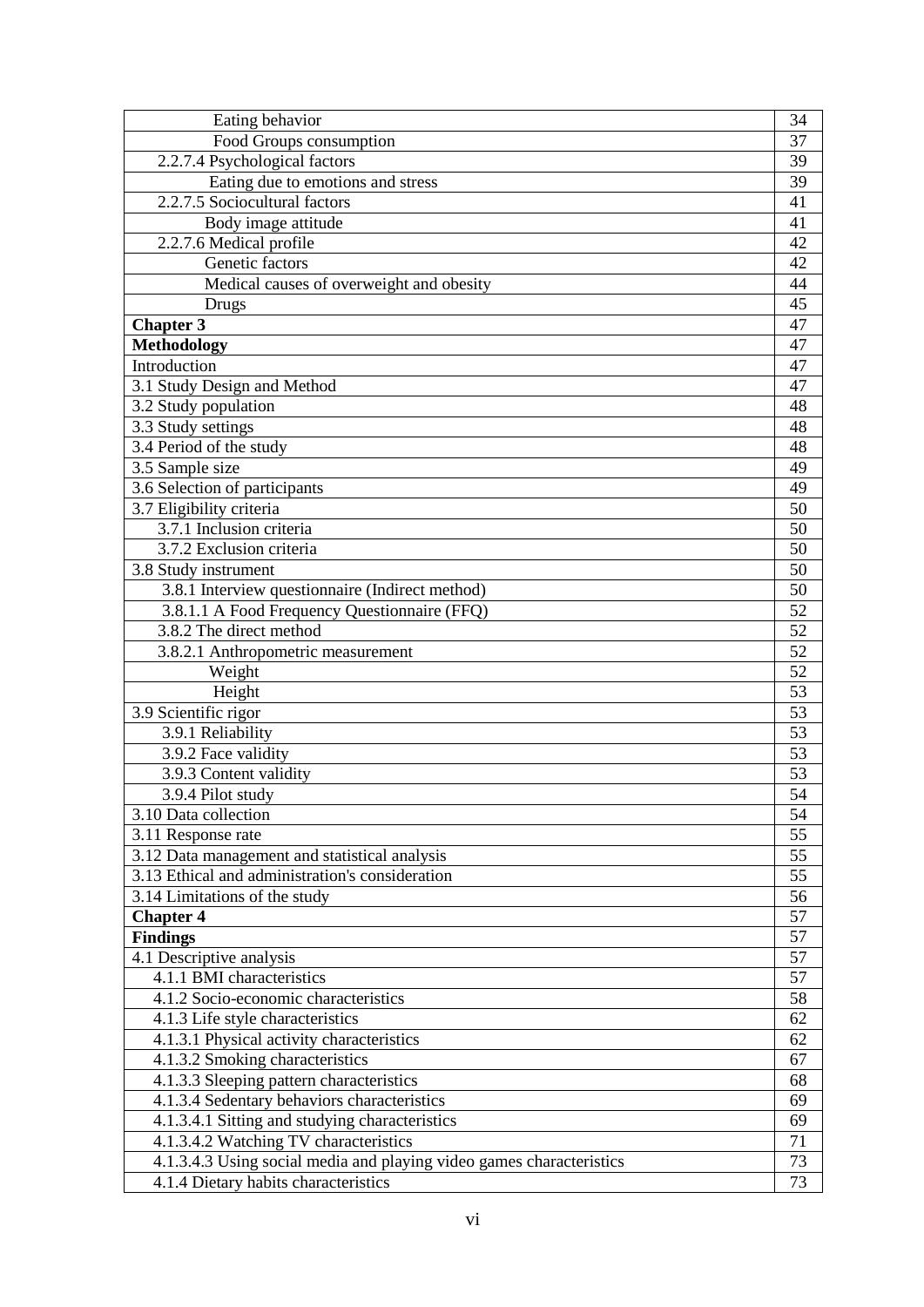| 4.1.4.1 Daily consumption of food groups                       | 80  |
|----------------------------------------------------------------|-----|
| 4.1.5 Psychological characteristics                            | 81  |
| 4.1.5.1 Emotions and stress characteristics                    | 81  |
| 4.1.6 Socio cultural characteristics                           | 84  |
| 4.1.6.1 Body image characteristics                             | 84  |
| 4.1.6.2 Selected sociocultural characteristics                 | 85  |
| 4.1.7 Medical characteristics                                  | 86  |
| 4.2 Inferential analysis                                       | 88  |
| 4.2.1 Socio-economic factors                                   | 88  |
| 4.2.2 Life style variables                                     | 90  |
| 4.2.2.1 Physical activity and smoking                          | 90  |
| 4.2.2.2 Sleeping pattern                                       | 91  |
| 4.2.2.3 Sedentary behaviors                                    | 92  |
| 4.2.3 Dietary habits                                           | 98  |
| 4.2.3.1 Skipping breakfast                                     | 98  |
| 4.2.3.2 Meals pattern                                          | 99  |
| 4.2.3.3 Snacking                                               | 100 |
| 4.2.3.4 Having fast food and the related sociocultural factors | 101 |
| 4.2.3.5 Daily number of food groups servings                   | 104 |
| 4.2.4 Psychological factors                                    | 106 |
| 4.2.4.1 Emotions and stress                                    | 106 |
| 4.2.5 Sociocultural factors                                    | 106 |
| 4.2.5.1 Body image                                             | 106 |
| 4.2.6 Medical profile                                          | 108 |
| Chapter $\overline{5}$                                         | 111 |
| <b>Discussion</b>                                              | 111 |
| <b>Chapter 6</b>                                               | 121 |
| <b>Conclusion and recommendation</b>                           | 121 |
| 6.1 Conclusion                                                 | 121 |
| 6.2 General recommendations                                    | 123 |
| 6.3 Recommendation for further research                        | 124 |
| <b>References</b>                                              | 126 |
| <b>Annexes</b>                                                 | 155 |
| <b>Abstract in Arabic</b>                                      | 182 |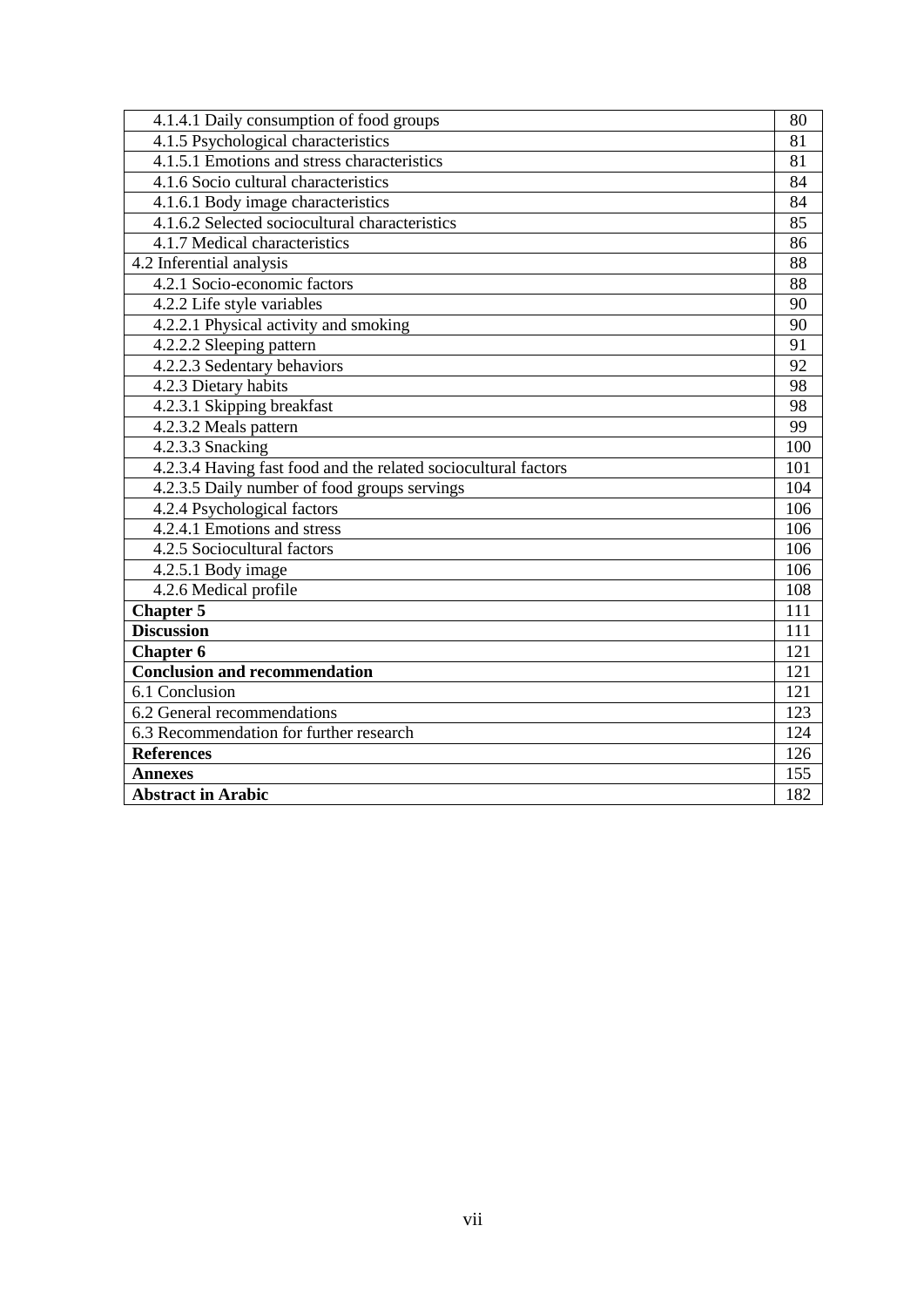### **Tables**

| Table $(4.1)$        | Distribution of study participants by BMI                                                                   | 57         |
|----------------------|-------------------------------------------------------------------------------------------------------------|------------|
| Table $(4.2)$        | Summary of socio-economic characteristics of study participants                                             | 59         |
| <b>Table (4.3)</b>   | Summary of physical activity involved working and travelling to and from                                    | 63         |
|                      | places characteristics of study participants                                                                |            |
| <b>Table (4.4)</b>   | Summary of recreational activities characteristics of study participants                                    | 65         |
| <b>Table (4.5)</b>   | Summary of smoking characteristics of study participants                                                    | 67         |
| <b>Table (4.6)</b>   | Summary of sleeping pattern characteristics of study participants                                           | 68         |
| <b>Table (4.7)</b>   | Summary of sitting and studying characteristics of study participants                                       | 69         |
| <b>Table (4.8)</b>   | Summary of Watching TV characteristics of study participants                                                | 71         |
| <b>Table (4.9)</b>   | Summary of using social media and playing video games characteristics                                       | 73         |
|                      | of study participants                                                                                       |            |
| <b>Table (4.10)</b>  | Summary of dietary habits of the study participants                                                         | 77         |
| <b>Table (4.11)</b>  | Daily average servings number consumption of food groups                                                    | 80         |
| <b>Table (4.12):</b> | Participants eating habits and emotions and stress                                                          | 83         |
| <b>Table (4.13)</b>  | Summary of some characteristics concern about body image of study<br>participants                           | 85         |
| <b>Table (4.14)</b>  | Summary of some sociocultural habits of study participants                                                  | 86         |
| <b>Table (4.15)</b>  | Summary of the medical profile of study participants                                                        | 87         |
| <b>Table (4.16)</b>  | Relationship between selected socio-economic characteristics of study<br>participants and categories of BMI | 88         |
| <b>Table (4.17)</b>  | Relationship between selected life style variables and categories of BMI                                    | 90         |
| <b>Table (4.18)</b>  | Relationship between sleeping pattern of study participants and categories<br>of BMI                        | 91         |
| <b>Table (4.19)</b>  | Relationship between selected sedentary behaviors of study participants<br>and categories of BMI            | 92         |
| <b>Table (4.20)</b>  | Relationship between studying and categories of BMI                                                         | 94         |
| <b>Table (4.21)</b>  | Relationship between watching TV, using social media and playing video                                      | 97         |
|                      | games and categories of BMI                                                                                 |            |
| <b>Table (4.22)</b>  | Relationship between skipping breakfast and categories of BMI                                               | 98         |
| <b>Table (4.23)</b>  | Relationship between meals pattern and BMI categories of study<br>participants                              | <b>100</b> |
| <b>Table (4.24)</b>  | Relationship between snacking and categories of BMI                                                         | 101        |
| <b>Table (4.25)</b>  | Relationship of having fast food and the related sociocultural factors with                                 | 103        |
|                      | the categories of BMI                                                                                       |            |
| <b>Table (4.26)</b>  | Relationship between the daily number of food servings and categories of                                    | 104        |
|                      | <b>BMI</b>                                                                                                  |            |
| <b>Table (4.27)</b>  | Relationship between eating due to emotions and stress and categories of                                    | 106        |
|                      | <b>BMI</b>                                                                                                  |            |
| <b>Table (4.28)</b>  | Relationship between body image of the study participants and BM<br>categories                              | 108        |
| <b>Table (4.29)</b>  | Relationship between selected medical profile variables of the study<br>participants and BM categories      | 109        |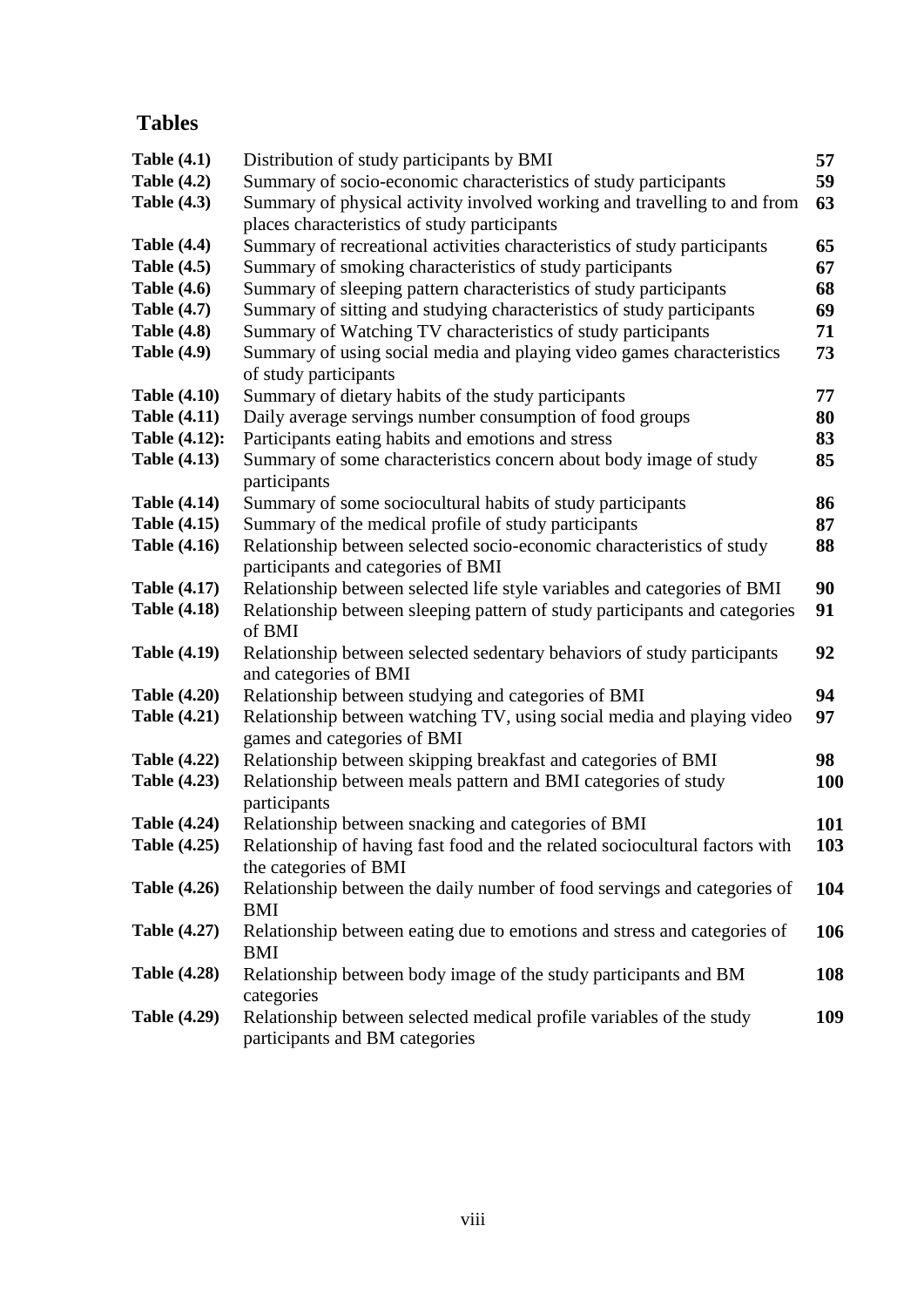## **Figures**

| Figure $(2.1)$ | Conceptual Framework for determinants of overweight and obesity       | 13 |
|----------------|-----------------------------------------------------------------------|----|
|                | among university students.                                            |    |
| Figure $(4.1)$ | Distribution of study participants by governorates                    | 58 |
| Figure $(4.2)$ | Distribution of study participants by university name                 | 60 |
| Figure $(4.3)$ | Distribution of study participants by studying year                   | 61 |
| Figure $(4.4)$ | Distribution of study participants by types of food eaten while       | 71 |
|                | studying                                                              |    |
| Figure $(4.5)$ | Distribution of study participants by types of food eaten while       | 72 |
|                | watching TV                                                           |    |
| Figure $(4.6)$ | Distribution of study participants by types of food eaten while using | 74 |
|                | social media                                                          |    |
| Figure $(4.7)$ | Distribution of study participants by number of meals taken per day   | 76 |
| Figure $(4.8)$ | Distribution of study participants by reason for skipping meal        | 79 |
| Figure $(4.9)$ | Distribution of study participants by number of meals per week that   | 80 |
|                | were not prepared at a home                                           |    |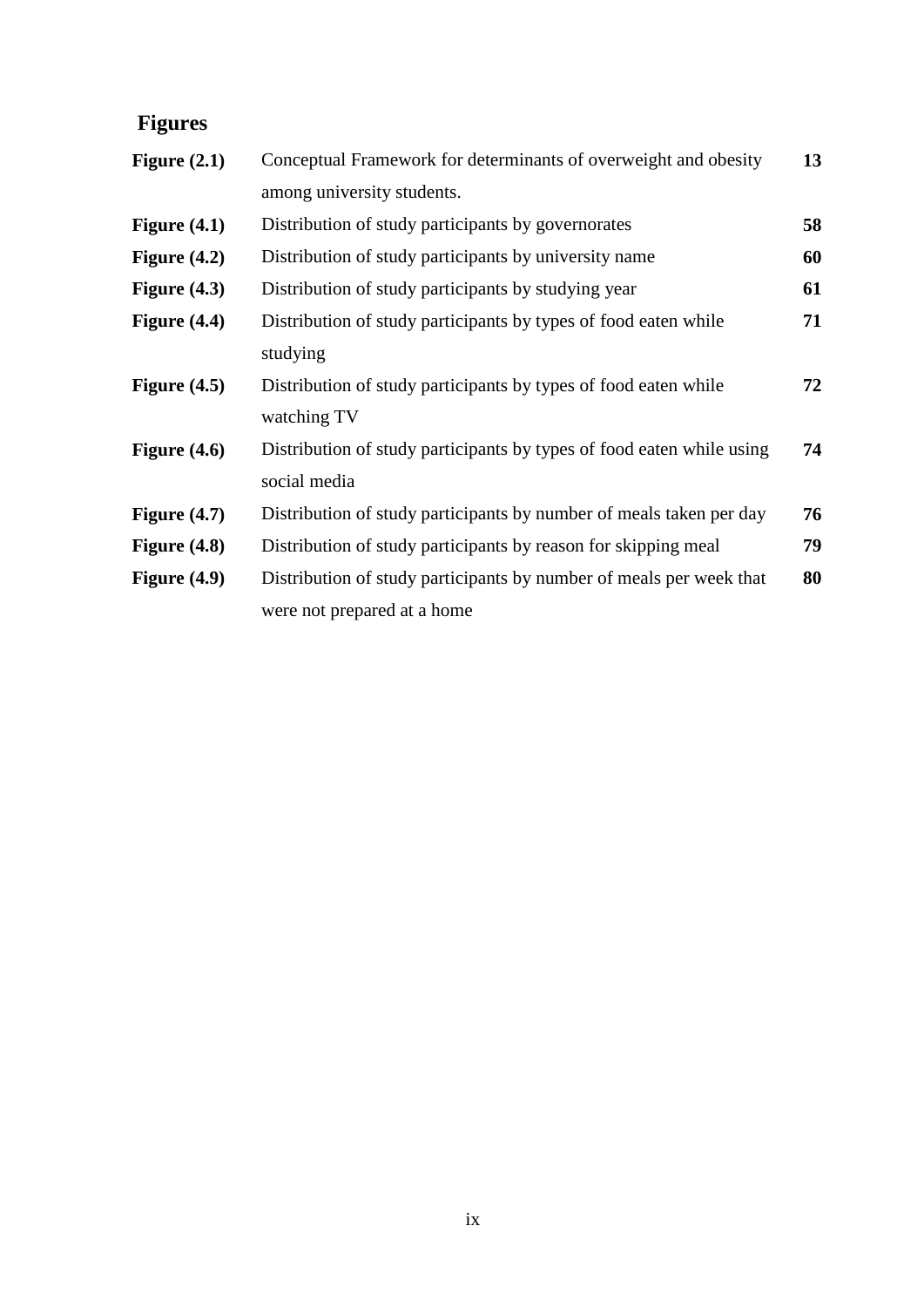#### **Annexes**

| Annex $(1)$  | Palestine map                                                                       | 155        |
|--------------|-------------------------------------------------------------------------------------|------------|
| Annex $(2)$  | Gaza Strip map                                                                      | 156        |
| Annex $(3)$  | Number of students representing the study population from the<br>three universities | 157        |
| Annex $(4)$  | Students stratified by gender among the four universities                           | 157        |
| Annex $(5)$  | Distribution of sample size among the three universities                            | 157        |
| Annex $(6)$  | Questionnaire                                                                       | 158        |
| Annex $(7)$  | Food Frequency Questionnaire                                                        | 173        |
| Annex $(8)$  | List of experts                                                                     | 176        |
| Annex $(9)$  | Helsinki approval                                                                   | 177        |
| Annex $(10)$ | Al-Aqsa University approval                                                         | 178        |
| Annex $(11)$ | Al-Azhar University approval                                                        | 179        |
| Annex $(12)$ | Islamic University approval                                                         | <b>180</b> |
| Annex $(13)$ | Participation approval letter                                                       | 181        |
|              |                                                                                     |            |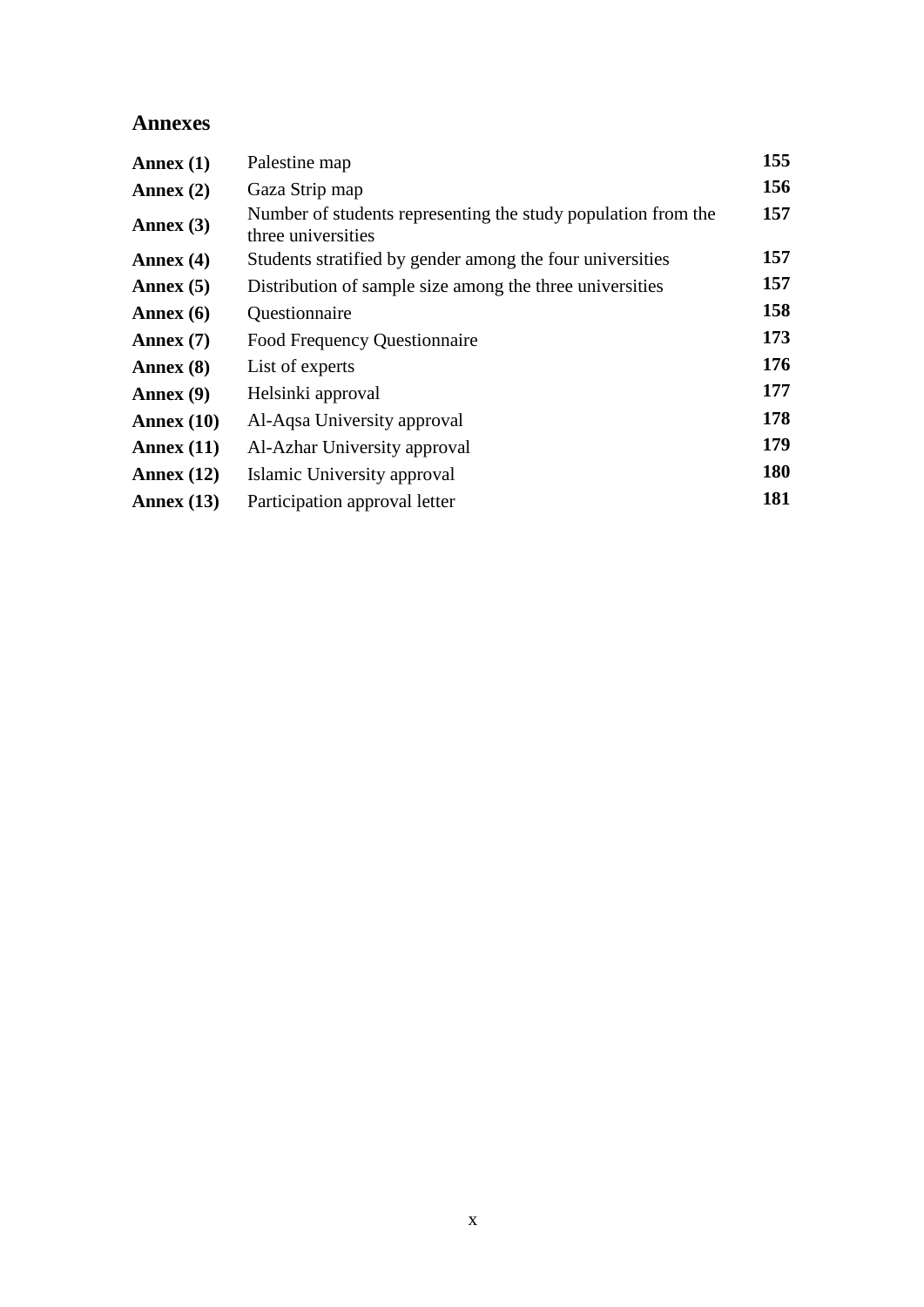#### **Abbreviations**

| <b>ACSM</b>   |                                                    |
|---------------|----------------------------------------------------|
|               | American College of Sports Medicine                |
| <b>AED</b>    | Antiepileptic Drugs                                |
| <b>ANOVA</b>  | Analysis of Variance                               |
| <b>BID</b>    | <b>Body Image Dissatisfaction</b>                  |
| BMI           | <b>Body Mass Index</b>                             |
| <b>BRFSS</b>  | Behavioral Risk Factor Surveillance System         |
| <b>CDC</b>    | Center of Disease Control and Prevention           |
| <b>CHD</b>    | <b>Coronary Heart Disease</b>                      |
| $\mathbf{CS}$ | Cushing's Syndrome                                 |
| <b>CVA</b>    | Cerebrovascular accident                           |
| DM            | Diabetes Mellitus                                  |
| <b>DQI</b>    | Diet Quality Index                                 |
| <b>EADES</b>  | Eating and Appraisal Due to Emotions and Stress    |
| <b>EMR</b>    | Eastern Mediterranean Region                       |
| <b>FFQ</b>    | Food Frequency Questionnaire                       |
| <b>GDP</b>    | <b>Gross Domestic Product</b>                      |
| <b>GPAQ</b>   | Global Physical Activity Questionnaire             |
| <b>GS</b>     | Gaza Strip                                         |
| <b>HDL</b>    | <b>High-Density Lipoproteins</b>                   |
| <b>HSES</b>   | <b>High Socioeconomic Status</b>                   |
| <b>IARC</b>   | International Agency for Research center           |
| <b>IASO</b>   | International Association for the Study of Obesity |
| <b>IDF</b>    | <b>International Diabetes Federation</b>           |
| IR            | <b>Insulin Resistance</b>                          |
| <b>LDL</b>    | Low-Density Lipoproteins                           |
| <b>LSES</b>   | Low Socioeconomic Status                           |
| <b>METs</b>   | Metabolic Equivalents                              |
| MoH           | Ministry of Health                                 |
| <b>MoHE</b>   | Ministry of High Education                         |
| <b>NCDs</b>   | Non-Communicable Diseases                          |
| <b>OA</b>     | Osteoarthritis                                     |
| PA            | <b>Physical Activity</b>                           |
| <b>PCBS</b>   | Palestinian Central Bureau of Statistics           |
| <b>PHE</b>    | Public Health England                              |
| <b>POS</b>    | Polycystic Ovary Syndrome                          |
| <b>REE</b>    | <b>Resting Energy Expenditure</b>                  |
| RF            | <b>Risk Factors</b>                                |
| <b>SES</b>    | Socioeconomic Status                               |
| <b>SPSS</b>   | Statistical Package for the Social Science         |
| SRI           | Serotonin Reuptake Inhibitors                      |
| <b>TPA</b>    |                                                    |
|               | <b>Total Physical Activity</b>                     |
| <b>UNRWA</b>  | United Nations Relief and Work Agency              |
| <b>US</b>     | <b>United States</b>                               |
| <b>USD</b>    | <b>United States Dollar</b>                        |
| <b>WB</b>     | <b>West Bank</b>                                   |
| WC            | <b>Waist Circumference</b>                         |
| <b>WHO</b>    | World Health Organization                          |
| <b>WHR</b>    | Waist-Hip Ratio                                    |